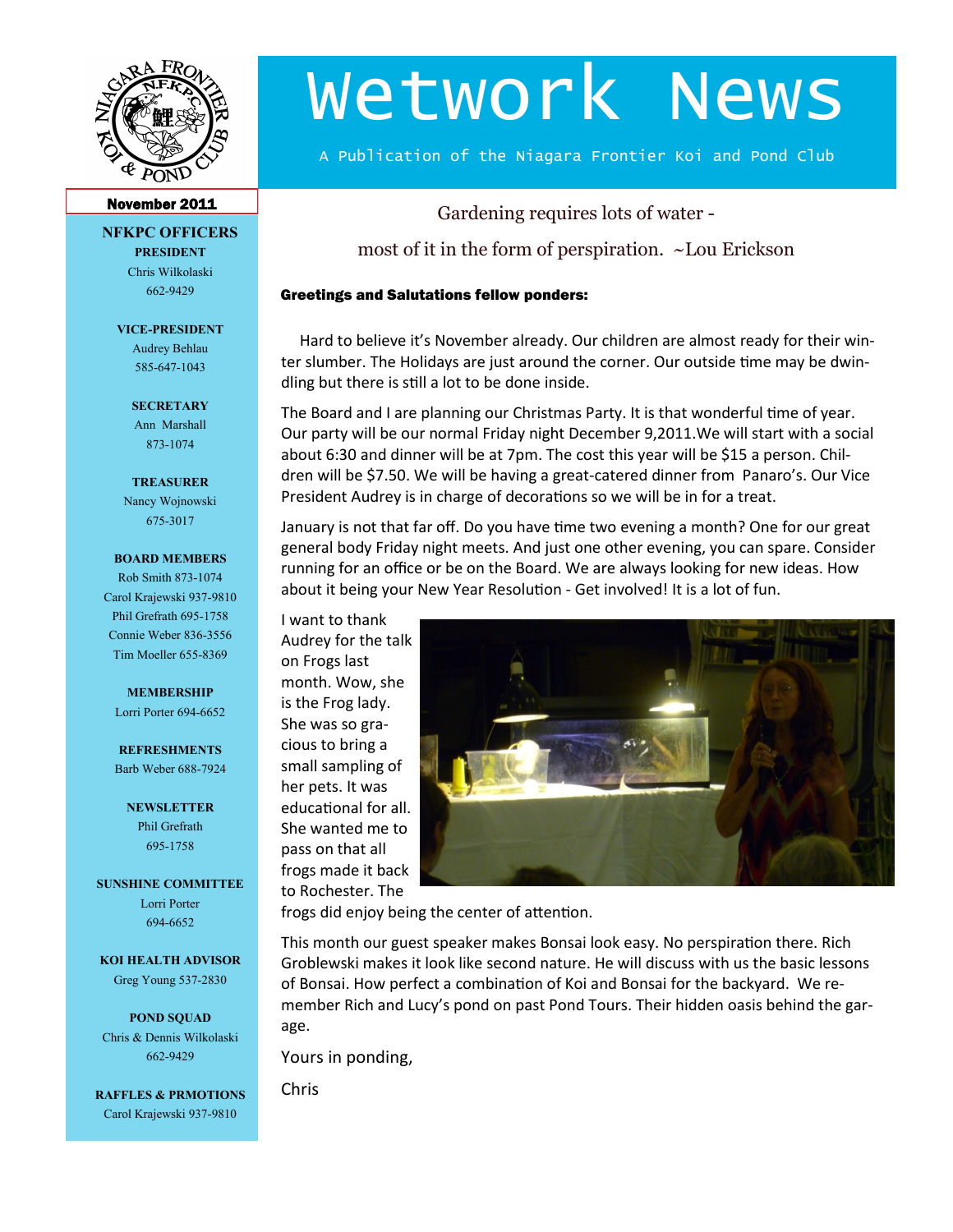## Our Guest Speaker for November is **Rich Groblewski**

Page 2

Rich is a self-taught gardener. He does favor the Japanese style. This can be seen in his backyard creation.

You may see Rich working in a garden center near you. He has worked part time for various water garden nurseries for about 10 years.

A Member of the Buffalo Bonsai Society for 8 years and had been their secretary from 2007 - 2010. He got a little busy when he Founded and Chaired the Lancaster Garden Walk. That was 8 years ago and is still going strong. The past two years Rich has been part of the National Buffalo Garden Festival "open gardens".

He states, "I enjoy the art of bonsai and the art of koi keeping and have tried to "marry" both arts in my garden presentation."

We all look forward to this presentation.

From: [http://www.nfkpc.org/html/](http://www.nfkpc.org/html/groblewski.html) [groblewski.html](http://www.nfkpc.org/html/groblewski.html)



## *GET YOUR TICKETS!!*

*IT'S CHRISTMAS PARTY TIME*

*Date: December 9th (Regular meeting)*

*Time: Social at 6:30 Dinner at 7pm*

*Price: \$15 adults \$5 children \$20 Non-members*

*See Connie Weber for tickets.*

*If you cannot make it to the November meeting, send a check payable to NFKPC to the following address: Connie Weber, 95 Wesley Ave., Buffalo, NY 14214 Reservations required by November 25th. No refunds*



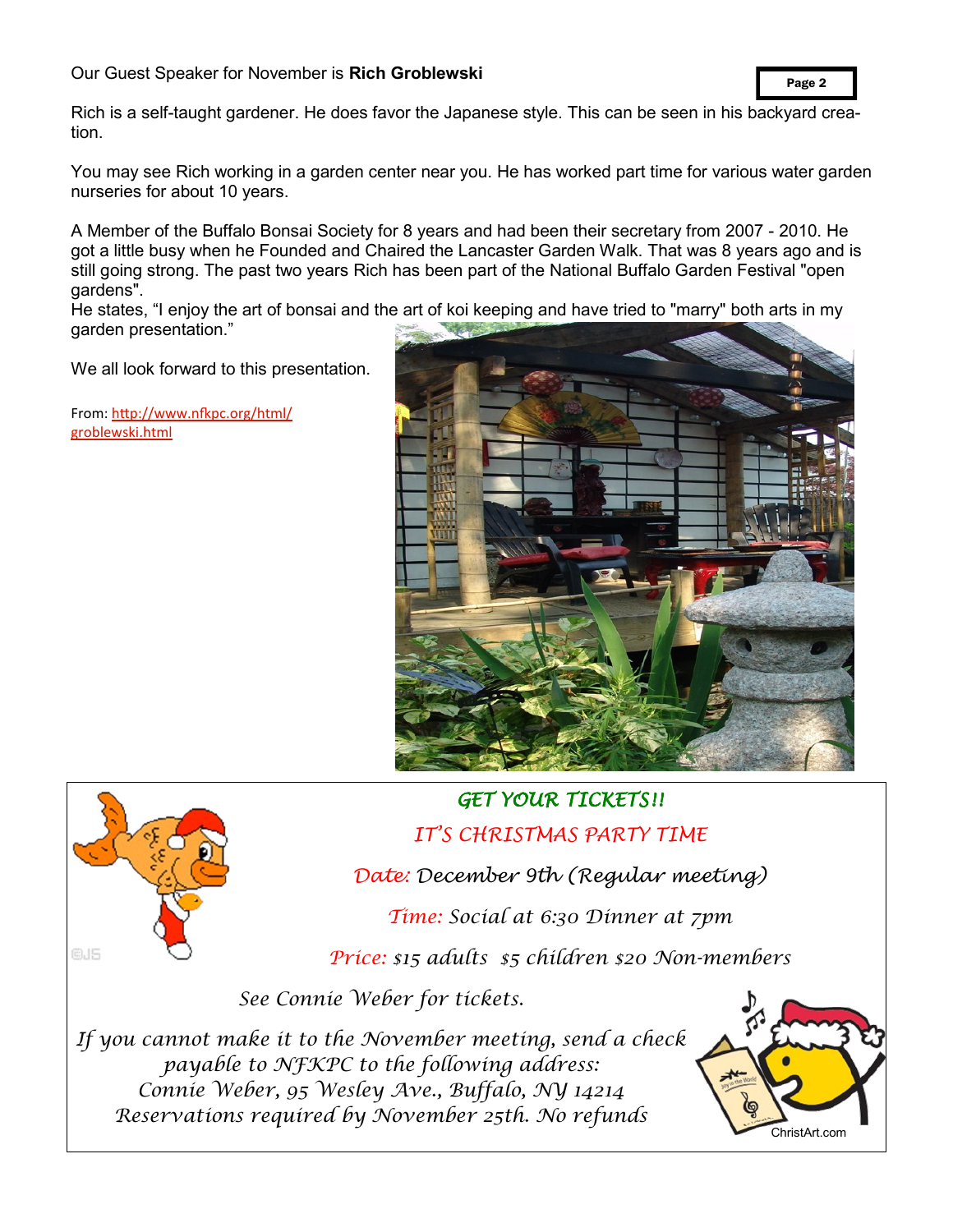## **Sunshine**

If you are aware of a member experiencing a " Life Event" in their family such as weddings, birth announcements, illness, surgery or death, please contact Lorri Porter at 694-6652



11500 Broadway . Alden, New York 14004 Phone: (716) 937-7742 Fax: (716) 937-7748 Visit Us At: www.ulbrichs.com





**Next Board of Directors Meeting— at 7:30 PM on November 22nd**

**At the home of Chris Wilkolaski**

**6147 Weber Rd. Orchard Park, NY**

**All members are welcome to attend**

**RSVP to 662-9429**

## Refreshments for 2011

If you would like to bring refreshments to a meeting, you will be reimbursed for expenses for up to \$45.00 (receipts must be turned into Nancy)

General info:

8-9 bottles of pop, some diet

Any refreshments or snacks of your choice: Cheese & Crackers, veggies, fruit, chips, dip, pepperoni, salad, jello, cookies, cake, brownies, etc.

We do not have use of any kitchen supplies, so you may need to bring serving utensils, trays, bowls, baskets, knives, or whatever is needed to serve your type of refreshments

The club will provide:

Coffee, hot cups, creamer, sugar, small plates, paper cups, plastic silverware, napkins

If you have any questions or would like to volunteer:

please contact Barbara Weber 688-7924

NOV. Sandy Crawford

**Dec. Annual Party**

## *Do you like to shop?*

We are looking for a new raffle table shopper.

If you're interested, see Chris Wilkolaski

PAGE 3